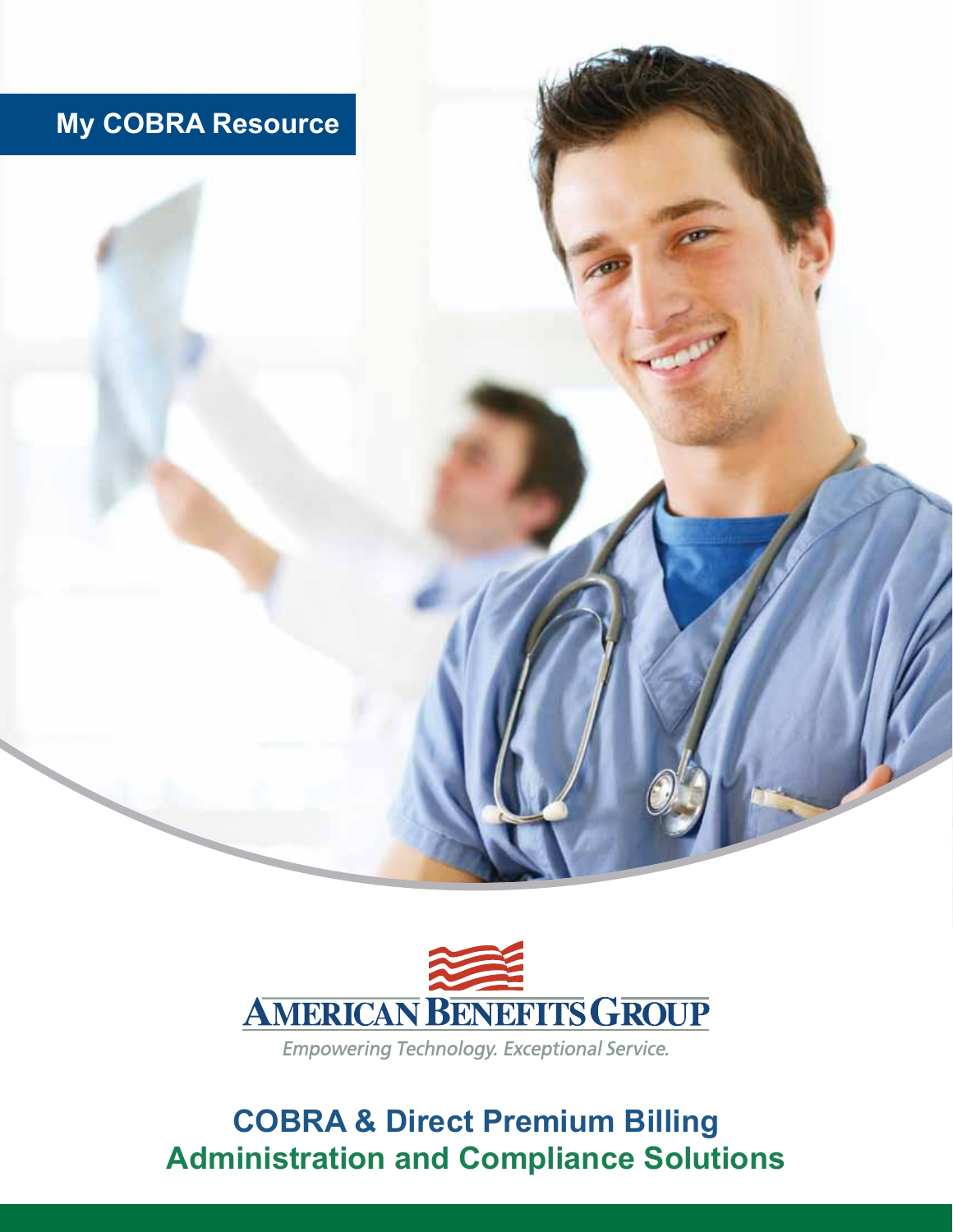## **Background**

The Consolidated Omnibus Budget Reconciliation Act of 1985 (COBRA) amends sections of the Employee Retirement Income Security Act (ERISA), the Internal Revenue Code, and the Public Health Service Act (PHSA). COBRA requires group health plans to offer certain individuals, known as "qualified beneficiaries", who would otherwise lose their group health plan coverage as a result of a specific qualifying event, the opportunity to continue their group health plan coverage for a specified period of time at applicable group rates. In a typical COBRA continuation coverage scenario the individual receiving COBRA coverage is responsible for paying the amount of the coverage.

## **Protecting the Employer from COBRA's Bite**

Even under normal circumstances, many employers simply do not have the resources to dedicate to administering their COBRA obligations accurately, efficiently, and effectively. With the significant changes introduced by the Act and the limited time in which to implement the changes, many employers will struggle to meet their obligations.

By partnering with the right COBRA administration vendor, an employer can shift much of the administrative burden and expense associated with COBRA administration, freeing the employer to focus on more pressing matters.

For many employers, outsourcing these duties represents an immediate cost savings. When the administrative savings are coupled with the reduction in liability and the actual claims savings, outsourcing COBRA administration can prove to be a significant cost savings measure for any employer.

# **COBRA Compliance Services**

COBRA Administration deals with many federally regulated guidelines. You will find that our service is comprehensive in every respect. We can help relieve the burden of compliance and the headaches associated with these complex federal regulations. Our standard COBRA administration services include all of the following:

- Online Access for Clients and Participants
- Full COBRA Lifecycle Administration
- All Notifications with the DOL, including late payment letters
- Full Import and Export Functionality
- HIPAA Assistance
- Premium Collection and Eligibility Reconciliation
- Monthly Billing Notices or Payment Coupons
- Insurance Carrier Management
- Eligibility Management
- Medicare Entitlement Monitored
- Annual Enrollment Services
- Communication to All Qualified Beneficiary for Any Plan or Premium Change
- State Continuation and Mini-COBRA Administration
- Audit Trails
- General COBRA Consulting to Client

# **Direct Premium Billing**

American Benefits Group works with your employer as the administrator for this billing service. Our participants typically include:

- Employees on a leave of absence
- Employees who are on FMLA (Family and Medical Leave Act)
- Retirees who have joined an employer's retiree health plan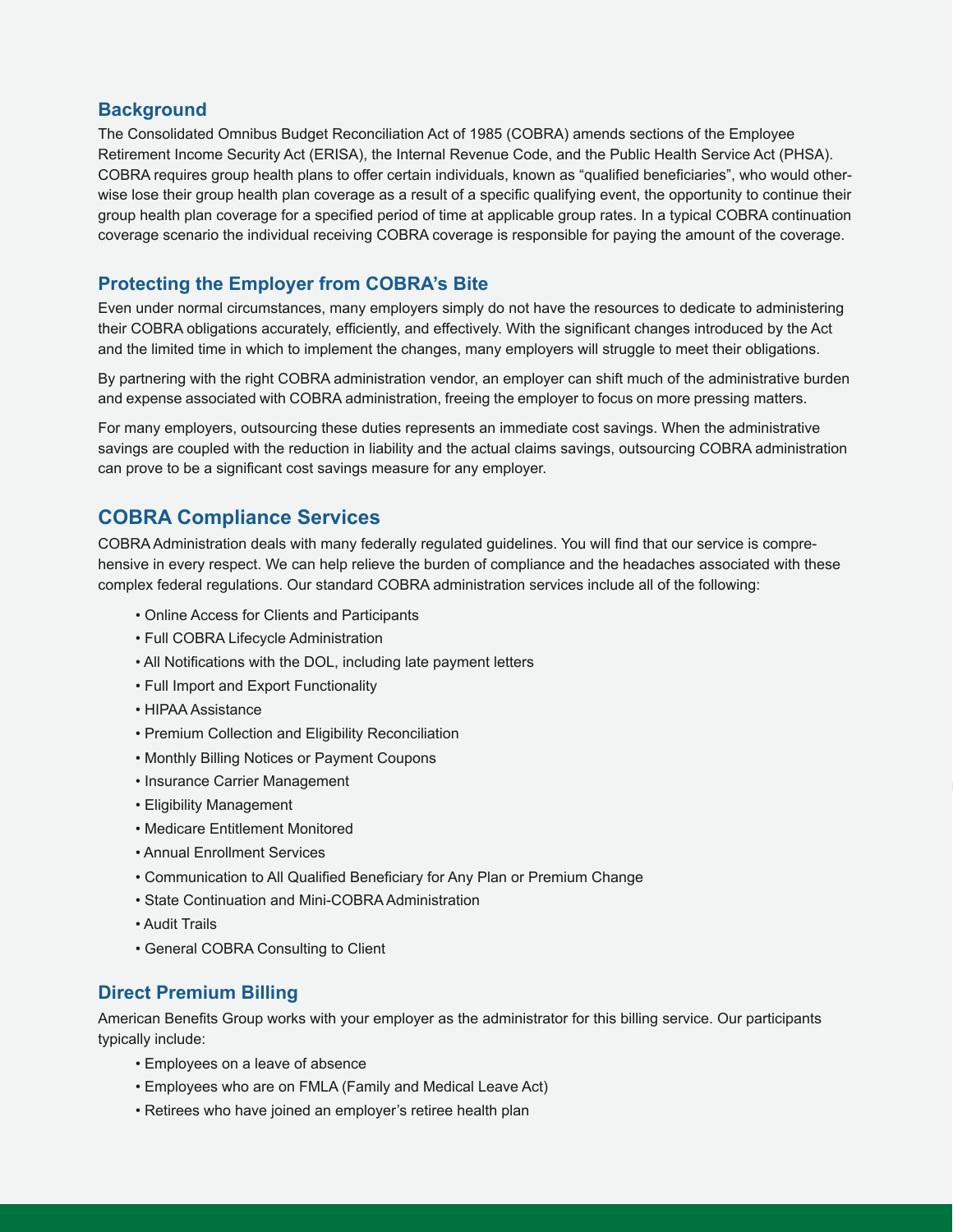### **Technology as a Tool**

As a leading national COBRA administrator, American Benefits Group coordinates every aspect of your COBRA administration, from setup through qualifying event management and COBRA premium billing and payments. You'll use our secure client website to enroll new members, report qualifying events and review your monthly management reports. From that point, our COBRA experts assume all compliance administration responsibilities.

No more paper forms to track or faxes to lose. Utilizing the power of our web-based system, we are always available to you, able to respond and mail COBRA event letters and notices within 24 hours of notification. An electronic image of every letter and notice sent to any of your qualified beneficiaries is stored in that member's record, so there is never any doubt about which notices were sent and when.

## **Unmatched Security**

Our COBRApoint system is hosted in a \$70 million Tie 4 data center which is PCI compliant, SAS 70 Type II reviewed and IBM and CISCO certified. The role the data center plays is to provide both physical security for our servers as well as assist in assuring availability of our systems.

Protecting the data entrusted to us is a responsibility we take seriously. Each authorized user must have uninterrupted access to their data while we simultaneously ensure that no unauthorized access takes place. Our security strategy is multi-faceted and multi-layered and employs the latest technologies.

- Communications between our COBRA point system and our users' browsers is encrypted using SSL.
- We employ daily third-party vulnerability scanning which tests for PCI and FBI/SANS compliance.
- Our server architecture utilizes multiple layers of firewalls and completely isolates our database servers from the Internet.
- Each user of every type (administrator, employer, broker, participant) has a unique user name and password, and each user's access to information is restricted to only the information they are authorized to see. User passwords are encrypted in our database.
- Each customer has a unique, dedicated database.
- High security standards are enforced for all of our user logins—including 3-try-logout and secure passwords.



*Being in a situation to require COBRA coverage is unfortunate and extremely stressful. However, American Benefits Group has been a pleasure to deal with and has eased my stress. Every question and communication has been handled with courtesy and professionalism. I truly am thankful for the staff and their manager.manager.*